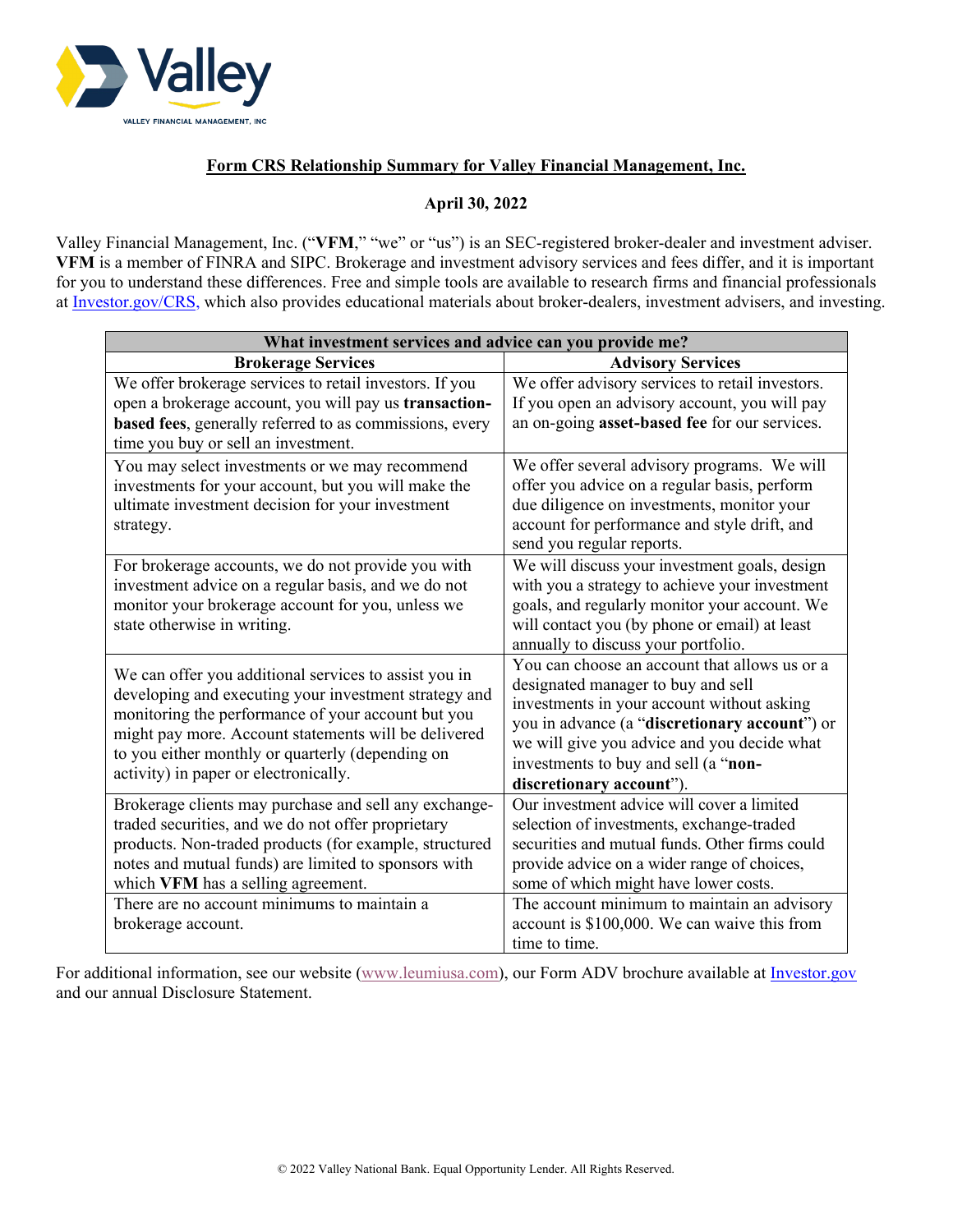# *Ask your financial professional:*

- *1. Given my financial situation, should I choose an investment advisory service? Should I choose a brokerage service? Should I choose both types of services? Why or why not?*
- *2. How will you choose investments to recommend to me?*
- *3. What is your relevant experience, including your licenses, education, and other qualifications? What do these qualifications mean?*

| What fees will I pay?                                                                                                                                                                                                                                                                                                                                                                                                                                                                                                                                                                                                                               |                                                                                                                                                                                                                                                                                                                                                                                                        |
|-----------------------------------------------------------------------------------------------------------------------------------------------------------------------------------------------------------------------------------------------------------------------------------------------------------------------------------------------------------------------------------------------------------------------------------------------------------------------------------------------------------------------------------------------------------------------------------------------------------------------------------------------------|--------------------------------------------------------------------------------------------------------------------------------------------------------------------------------------------------------------------------------------------------------------------------------------------------------------------------------------------------------------------------------------------------------|
| <b>Brokerage Services</b>                                                                                                                                                                                                                                                                                                                                                                                                                                                                                                                                                                                                                           | <b>Advisory Services</b>                                                                                                                                                                                                                                                                                                                                                                               |
| Transaction-based fees. You will pay us a fee every<br>time you buy or sell an investment. This fee, often<br>referred to as a "commission," is based on the value<br>of the specific transaction and not the value of your<br>account. This fee is usually a separate commission<br>when your transaction is in stocks or exchange-<br>traded funds. When your transaction is in other<br>investments, such as bonds, the fee might be part of<br>the price you pay for the investment and is called a<br>"markup" or "mark down." With mutual fund<br>transactions, this fee (typically called a "load")<br>reduces the value of your investment. | Asset-based fees. You will pay an on-going fee<br>each quarter based on the value of the cash and<br>investments in your advisory account. Your fee<br>and the amount we pay your financial professional<br>generally does not vary based on the type of<br>investments we select on your behalf. The asset-<br>based fee reduces the value of your account and<br>will be deducted from your account. |
| Some investments (such as mutual funds and variable<br>annuities) charge additional fees that will reduce the<br>value of your investment over time. You may have to<br>pay fees such as "surrender charges" to sell mutual<br>funds or variable annuities.                                                                                                                                                                                                                                                                                                                                                                                         | Some investments such as mutual funds charge<br>additional fees that will reduce the value of your<br>investment over time.                                                                                                                                                                                                                                                                            |
| Our fees vary and are negotiable. The amount you<br>pay will depend, for example, on how much you buy<br>or sell, what type of investment you buy or sell, and<br>what kind of account you have with us.                                                                                                                                                                                                                                                                                                                                                                                                                                            | Our fees vary and are negotiable. The amount you<br>pay will depend, for example, on the services you<br>receive and the amount of assets in your account.                                                                                                                                                                                                                                             |
| We charge you additional fees, such as custodian<br>fees, account maintenance fees, and account<br>inactivity fees.                                                                                                                                                                                                                                                                                                                                                                                                                                                                                                                                 | Our fees do not include retirement plan<br>administration fees, trustee fees, wire transfer fees,<br>etc.; taxes or fees imposed by exchanges or<br>regulatory bodies; or other transaction-related fees<br>and charges not included in advisory fees.                                                                                                                                                 |
| The more transactions in your account, the more<br>fees we charge you. We have an incentive to<br>encourage you to engage in transactions often.                                                                                                                                                                                                                                                                                                                                                                                                                                                                                                    | The more assets you have in the advisory account,<br>including cash, the more you will pay us. We have<br>an incentive to encourage you to increase the<br>assets in your account to increase our fees. You<br>pay our fee quarterly even if you do not buy or<br>sell.                                                                                                                                |
| You may prefer a transaction-based fee if you do not<br>trade often or if you plan to buy and hold<br>investments for longer periods of time.                                                                                                                                                                                                                                                                                                                                                                                                                                                                                                       | Paying an advisory fee could cost more than<br>paying commissions if there are few trades in your<br>account. You may prefer an asset-based fee if you<br>want continuing advice or want someone to make<br>investment decisions for you. You also may prefer<br>an advisory account if you prefer the certainty of a<br>quarterly fee regardless of the number of<br>transactions you have.           |

**You will pay fees and costs whether you make or lose money on your investments. Fees and costs will reduce any amount of money you make on your investments over time. Please make sure you understand what fees and costs you are paying**

For additional information, see our website [\(www.leumiusa.com\)](http://www.leumiusa.com/), our Form ADV brochure available at [Investor.gov](http://investor.gov/)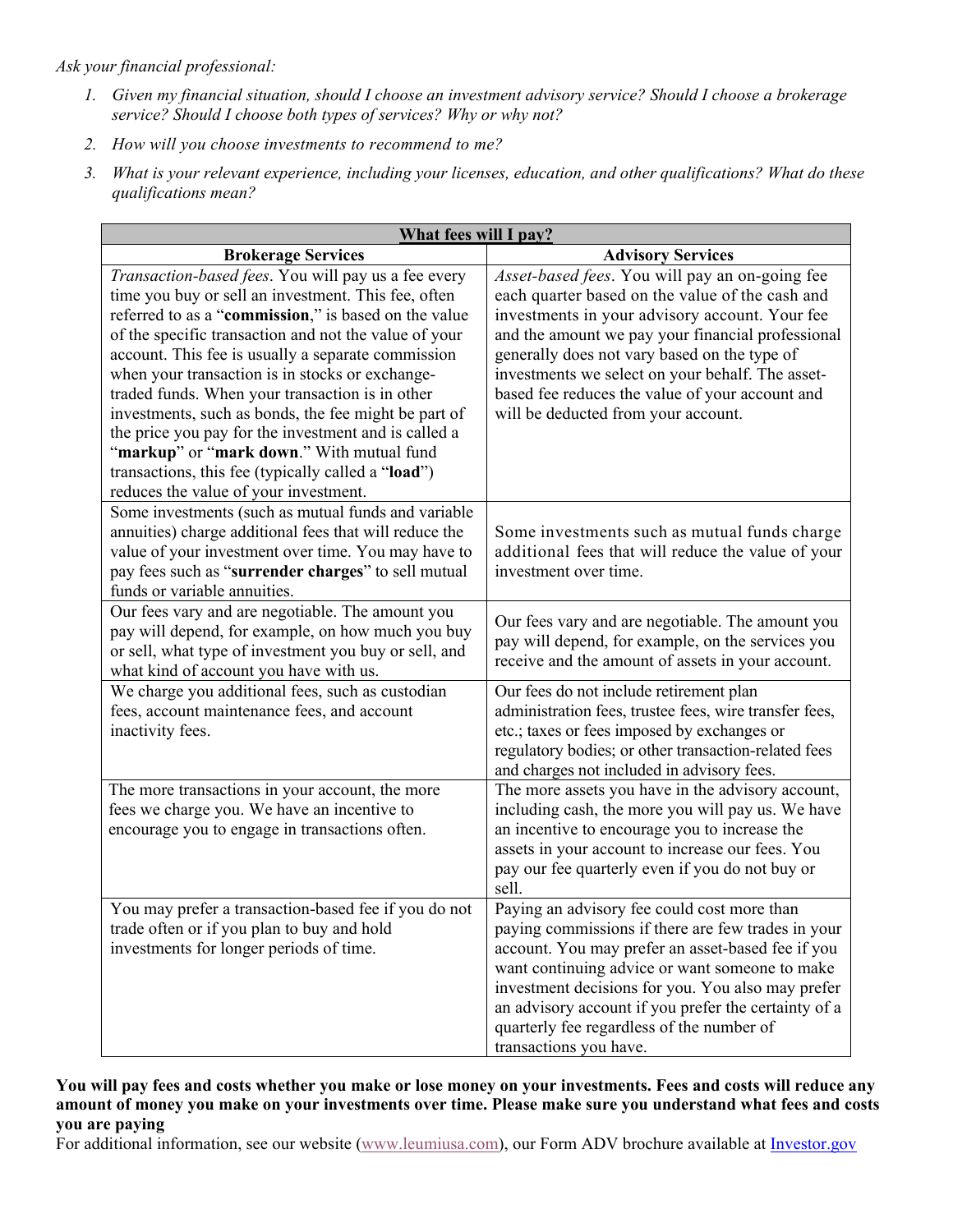and our annual Disclosure Statement.

*Ask your financial professional:*

*Help me understand how these fees and costs might affect my investments. If I give you \$10,000 to invest, how much will go to fees and costs, and how much will be invested for me?*

## **What are your legal obligations to me when providing recommendations as my broker-dealer or when acting as my investment adviser? How else does your firm make money and what conflicts of interest do you have?**

When we provide you with a recommendation as your broker-dealer or act as your investment adviser, we have to act in your best interest and not put our interests ahead of yours. At the same time, the way we make money creates some conflicts with your interests. You should understand and ask us about these conflicts because they can affect the recommendations and investment advice we provide you. Here are some examples to help you understand what this means.

#### **Brokerage Services**

When you place an order with us to buy certain securities, we may purchase them on the open market for our own account and then sell them to you from our inventory. Similarly, when you place an order to sell a security, we may find a buyer on the open market, and then purchase the security from you for our own account and sell it to the buyer from our inventory. These transactions are known as "**riskless principal transactions**." When we act as riskless principal, we mark up the price you pay or mark down the price you receive, which is a benefit to us. We have an incentive to encourage you to trade with us this way so we can earn a profit on these trades.

Certain products that we can sell to you have recurring fees (for example, mutual funds that pay us distribution fees) or pay us higher fees, such as selling a structured note in the primary offering versus a corporate bond on the secondary market or an equity.

## **Brokerage Services and Advisory Services**

We can make extra money by selling you or advising you to invest in certain investments, such as mutual funds or VFM Strategic Portfolios, because they are offered by companies that either pay our firm to offer their investments or are managed by our firm.

We have an incentive to offer or recommend certain investments, such as mutual funds or alternative investments (e.g., hedge funds or private equity funds) when the manager or sponsor of those investments shares the revenue it earns on those investments with us.

We invest "free credit balances" in your advisory or brokerage account by automatically "sweeping" these balances into bank accounts with Pershing LLC ("Pershing"). We have an agreement with Pershing and we receive compensation based on the amount of the free credit balance in your account.

For additional information, see our website [\(www.leumiusa.com\)](http://www.leumiusa.com/), our Form ADV brochure available at [Investor.gov](http://investor.gov/) and our annual Disclosure Statement.